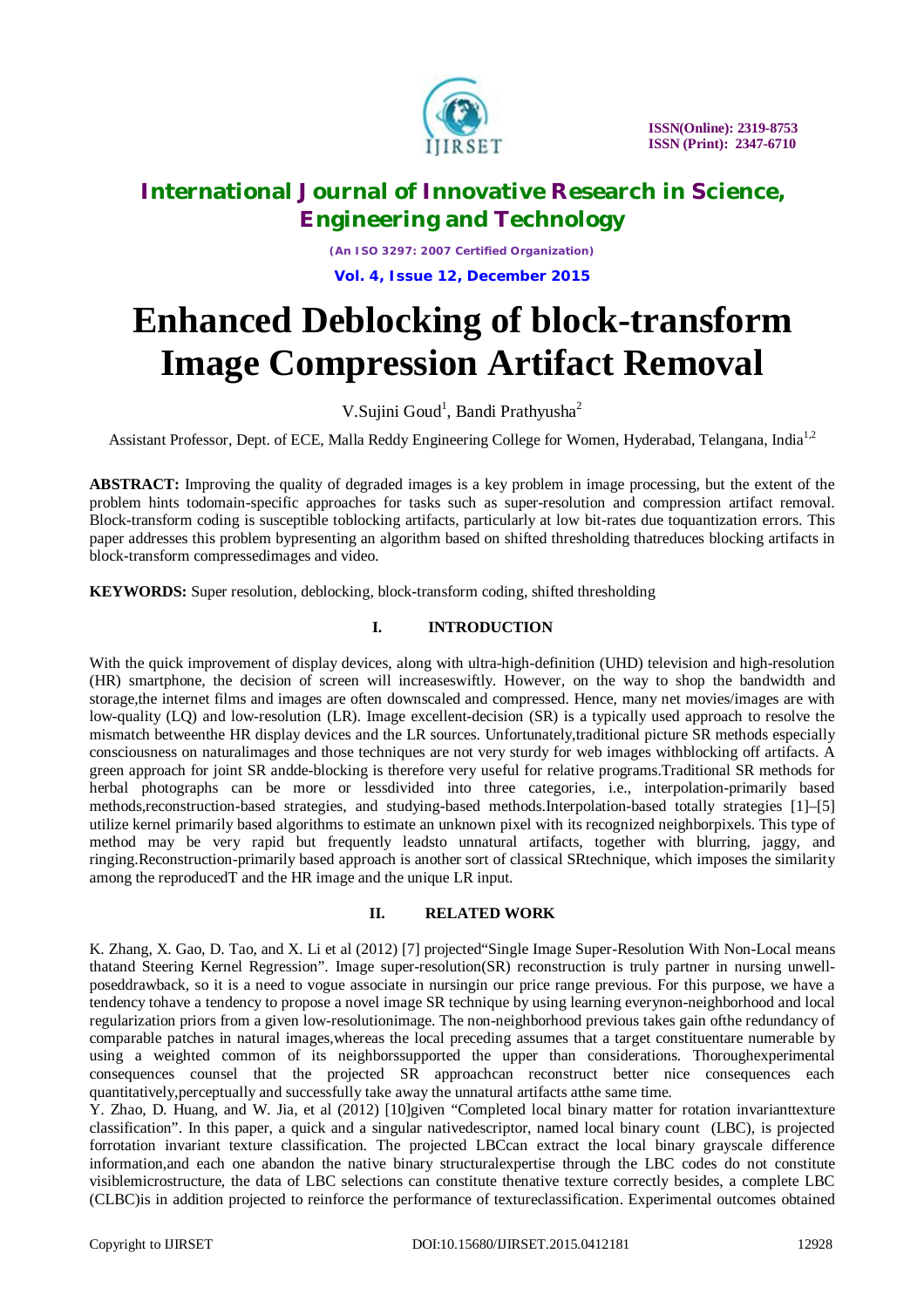

*(An ISO 3297: 2007 Certified Organization)*

#### **Vol. 4, Issue 12, December 2015**

from 3databases show that the projected CLBC location unitequipped to do similar accurate classification cost withcompleted local binary pattern with minimum quantity ofloss.

L. Wang, S. Xiang, G. Meng, H. Wu, and C. Pan, etal (2013) [5] delineate the "Edge-Directed Single-ImageSuper-Resolution via accommodative Gradient MagnitudeSelf-Interpolation". In this paper, the Super-resolution fromone image plays a considerable position in many system imaginative and prescientstructures. However, it's nonetheless a difficult assignment, extensivelyin defensive native side systems. To assemble high-resolutionimages whereas protecting the sharp edges,accomplice low-cost part-directed amazing-decisionmethodology is supplied throughout this paper. Associateaccommodative self-interpolation components is first projected toestimate a pointy excessiveresolution gradient subject immediately fromthe input low-resolution image. The obtained high-resolutiongradient is then thought-approximately a gradient constraint orpartner edge- preserving constraint to reconstruct the highresolutionimage. Exhaustive results have proven eachqualitatively and quantitatively that the projectedmethodology can prove convincing super-resolution imagescontaining superior and sharp selections.

H. Zhao, X. Li, L. Zhuo el at (2014) [11] planned "Aelegance-special learning based by and large brilliant resolution forlow-bit-rate compressed image". An as a consequence ofboundaries on the image capturing gadgets, distance, storagefunctionality and expertise live for transmissions of more images in multimedia applications are low-bitratecompressed and low- resolution. Throughout this paper, we havewere given a bent to plan a class-designated gaining knowledge of based totallyexquisite resolution for this kind of excellent footage. Firstly, we havewere given a tendency to planned a category-unique filter out to urgedo away with the compressed distortions. Then a classparticulargetting to know primarily based theme is employed to exceptional remedy imageswith completely completely exceptional compression quotes.

Experimental consequences display that the planned method can improve every the goal and subjective pleasant of the imagesefficaciously with low computational complexity.T. Goto, T. Fukuoka, F. Nagashima, et al (2014) [2]noted "Super-resolution System for 4K-HDTV". In thispaper, we've got bent to propose a very exceptional account 4KHDTVdevice that combines a high-resolution system and anoise detachable device. The outstanding-resolution gadgetincludes entire version (TV) regularizationdecomposition, a shock clear out, and a pulse development clear out,and conjointly the compression noise detachable gadgetconsists of the TV regularization decomposition and a deblocking edge filter(DEF). We've a bent to urge clever endsup in phrases of image quality which we have a tendency toimplement our system on GPGPU, which we will be predisposedto deliver domestic the bacon each noise exclude and super-resolutionfrom Full-HD to 4K-HD resolution conversion inactual time we have a bent to contemplate this method to be a bettersolution, significantly for the incredible-decision of tvbroadcasting sign for gadgets like 4K-HDTV receivers andPCs with 4K display panels.

J. Xie, R. Feris, S. Yu, et al (2015) [6] added"Joint tremendous decision and denoising from single intensity image.This paper describes a substitute rule for depth image high-resolution and denoising the usage of one depth image as input. Adurable coupled lexicon studying approach with segmentcoordinate constraints is added to reconstruct thecorresponding high resolution depth map. The localconstraints effectively deflate the prediction uncertainty andprevent the lexicon from over-becoming. We tend to stop as wellcontain accomplice in Nursing adaptively ordinary shockfilter out to at a similar time deflate the jagged noise and sharpenthe edges. What's plenty of, a joint reconstruction and swishyframework is deliberate with Associate in Nursing L0 gradientsmooth constraint, making the reconstruction more durable tonoise. Experimental effects exhibit the effectiveness ofour planned rule compared to formerly in accordance approaches.

K. Zhang, D. Tao, X. Gao, X. Li, and Z. Xiong et al(2015) [8] bestowed "Learning Multiple Linear Mappings foraffordable Single Image Super-Resolution". An companionExample getting to know-based awesome resolution (SR) algorithmsshow promise for restoring a high-resolution (HR) imagefrom one low-decision (LR) input. The principal present dayapproaches but are either time or space-intensive thatlimits their wise packages. In this paper, we've were given aninclination to endorse a unique computationally cost effectivesingle image SR technique that learns a couple of linearmappings (MLM) to directly remodel LR feature subspacesinto quantity subspaces. Specifically, we've got got a bentto initial partition the big nonlinear characteristic residence of LRfootage into a cluster of linear subspaces. Multiple LR subdictionaries vicinity unit then learned, observed through inferring thecorresponding quantity sub dictionaries supported the conceptthat the LR-HR picks percentage steady examplecoefficients. We've got a bent to determine MLMfrom the enter LR choices to the required amount outputs thuson note speedy however strong SR recuperation and also a quick nonlocalshows that rule to construct an easy but effective similarity primarily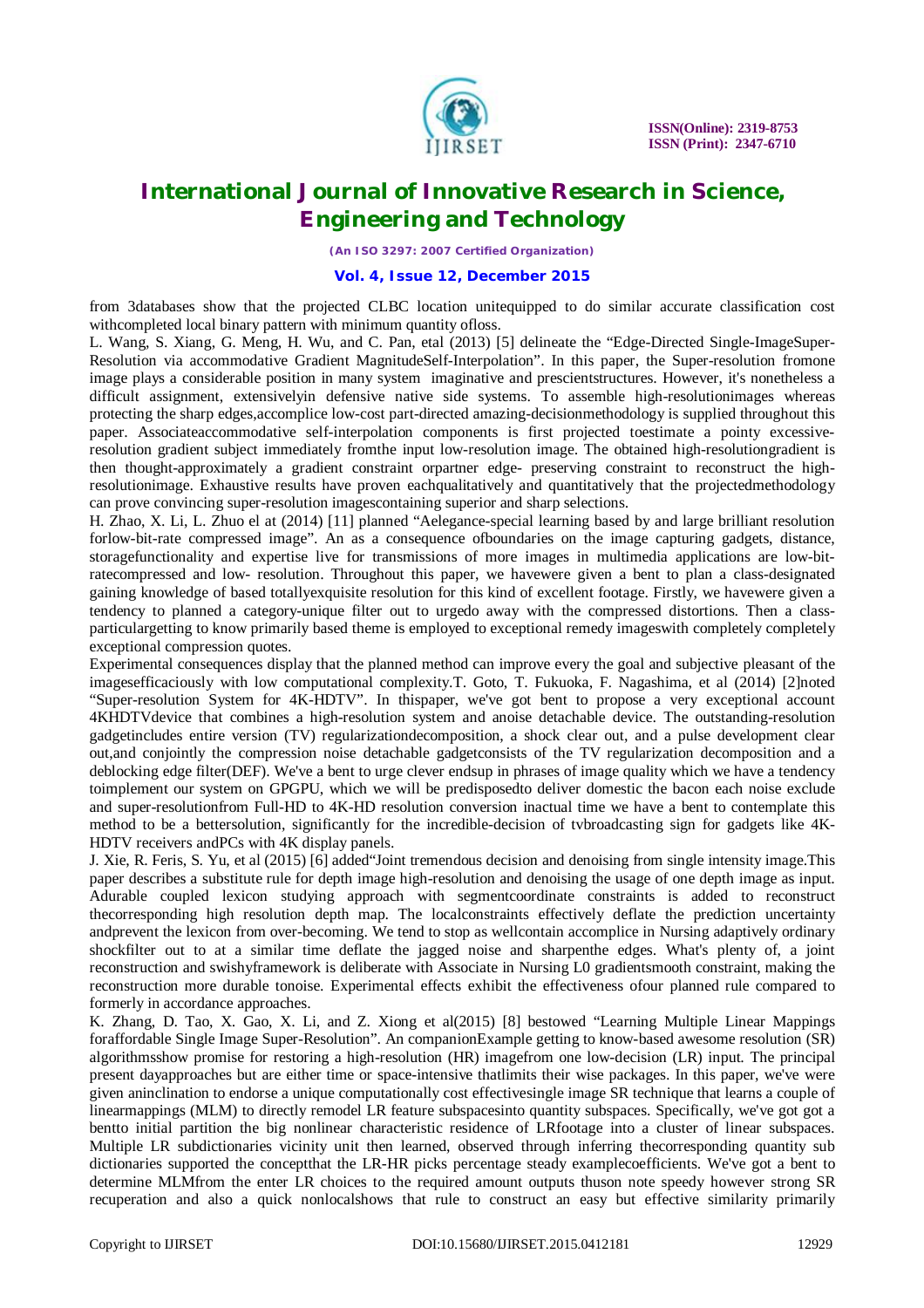

*(An ISO 3297: 2007 Certified Organization)*

#### **Vol. 4, Issue 12, December 2015**

basedregularization time period for SR improvement. Experimentalconsequences indicate that our approach is each quantitatively andqualitatively superior to completely specific application orientedSR ways in which, whereas maintaining noticeablylow time and storage complexity.

#### **III. NEED ARTIFACT REMOVAL**

Deblocking algorithms square measure typicallyapplied within the video codec, compression andcompressed-image post-processing. For joint SR anddeblocking situation, chiefly discuss the post-processingdeblocking techniques. These ways have thought of thesensible demands in internet videos/images SR applications,and may cut back the compression artifacts throughout the SRmethod to get artifact-free and high visual quality SR results.The proposed deblocking algorithm utilizes the conceptof shifted transforms in a practical way to reducecomputational complexity while preserving visual quality.Using a 5-stage combination of integer transforms,frequency-domain thresholding, and weighted averaging,the proposed algorithm is hardware-efficient, deliversgood performance, and provides a high level of visualquality. Thus, the algorithm is suitable for efficient blockartifact reduction in real-time image and videoapplications. A general overview of the algorithm isshown in Figure 1.



Figure 1. Overview of suggested algorithm

**Shifting Stage :**During this stage, the input image is shifted based on fourshift patterns:  $(\Delta x, \Delta y) = {(-3,-3), (-1,-1)}$  $1$ ,(1,1),(3,3)},where ( $\Delta x$ ,  $\Delta y$ ) represents the shift in the x and ydirections. These patterns are illustrated in Figure 2.This produces a total of four shifted images. Therefore,the actual deblocking process is repeated a total of fourtimes, one for each shifted image. Results during testinghave shown that this configuration provides gooddeblocking results for the proposed algorithm whileminimizing the number of computations needed. This issignificantly less than other algorithms of this type so thecomputational requirements of this stage are effectivelyreduced.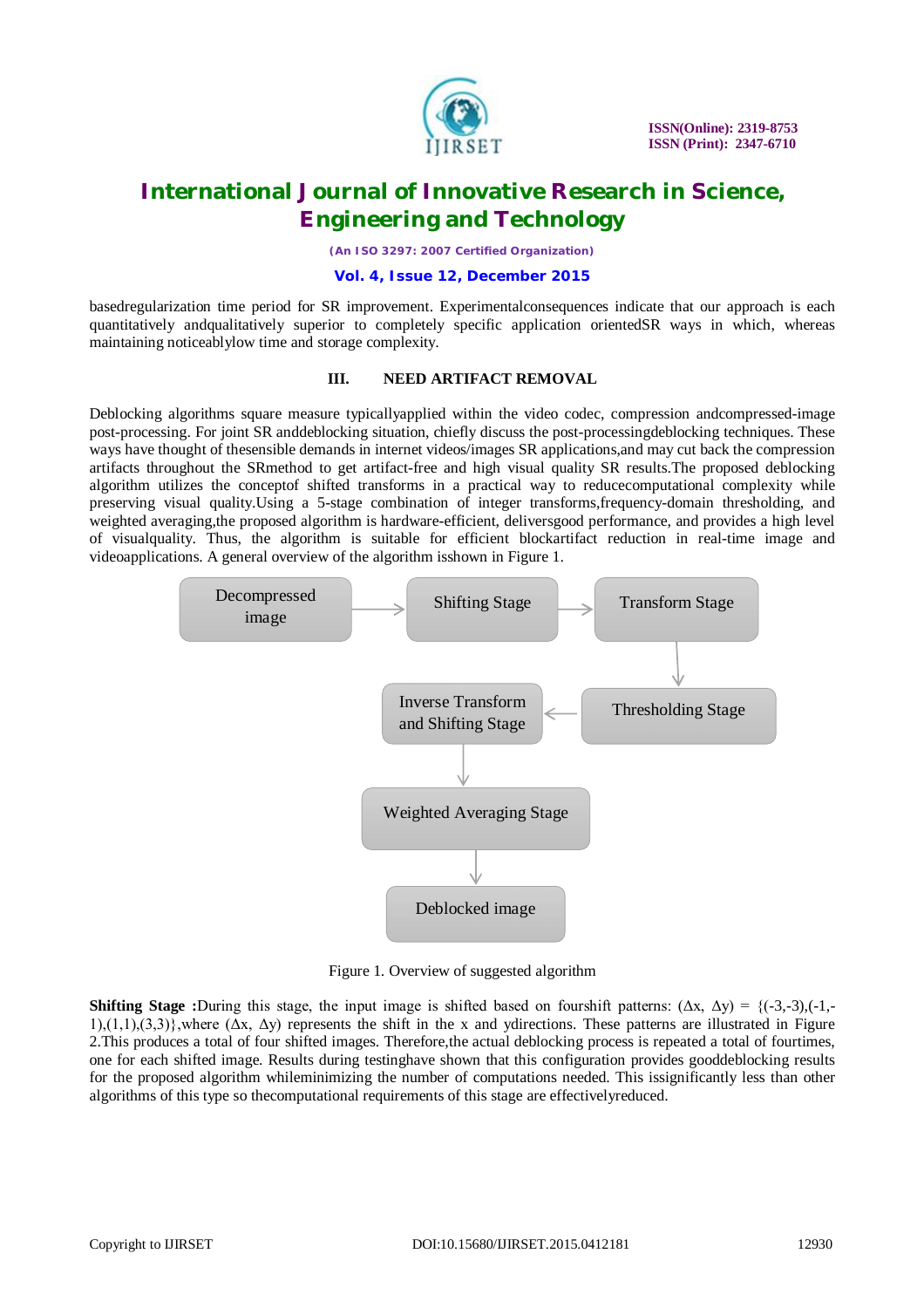

*(An ISO 3297: 2007 Certified Organization)* **Vol. 4, Issue 12, December 2015**



Figure 2. Example of some shift patterns

**Transform Stage:** During this stage, the shifted images are transformed tothe frequency domain. The basic DCT forward transformon an input block.To reduce the number ofmultiplications needed for the transform, a number ofelements in the matrix are set to powers of 2 while othersare readjusted to compensate for this change.

**Thresholding Stage**: During this stage, the transformed images are subjected toa threshold in the spatial frequency domain using athreshold matrix T. All frequency coefficients below the correspondingthreshold value in the threshold matrix are set to zero.The threshold matrix used in the algorithm is a scaledinteger approximation of the quantization matrix used todecompress the image. This threshold matrix allows thedecompressed image to be adaptively filtered dependingon the image quality.

**Inverse Transform and Shifting Stage**: After the transformed images have been thresholdfiltered, the inverse transform of input block Y. Finally, the shifted images are inverse-shiftedbased on their corresponding shift pattern such that all theimages are aligned together.

**Weighted Averaging Stage**: Once the images have been inverse transformed andinverse shifted, an unweighted averaging process is usedto combine the images. While the thresholding process reduces blocking artifacts,it also introduces a slight degradation to the areas that arenot subject to blocking artifacts. To remedy theintroduction of this degradation, a number of images withdifferent shift patterns are threshold filtered, effectivelyintroducing a different degradation to each image.Averaging across the set of filtered images effectivelyreduces the degradation while preserving the imagesignal

#### **IV. CONCLUSION**

In this paper, we have introduced a new method fordeblocking compressed image and video sources based onthe concept of shifted thresholding. The algorithmreduces blocking artifacts in a computationally effectivemanner. In future apply super-resolution for this method to get better results.

#### **REFERENCES**

[1] T. M. Lehmann, C. Gonner, and K. Spitzer, "Survey: Interpolationmethods in medical image processing," IEEE Trans. Med. Imag., vol.18, no. 11, pp. 1049-1075, Nov. 1999.

[2] X. Li and M. T. Orchard, "New edge-directed interpolation," IEEE Trans.Image Process., vol. 10, no. 10, pp. 1521-1527, Oct. 2001.

[3] F. Zhou, W. Yang, and Q. Liao, "Interpolation-based image super resolution using multisurface fitting," IEEE Trans. Image Process., vol.21, no. 7, pp. 3312-3318, Jul. 2012.

[4] X. Liu, D. Zhao, R. Xiong, S. Ma, W. Gao, and H. Sun, "Imageinterpolation via regularized local linear regression," IEEE Trans. ImageProcess., vol. 20, no. 12, pp. 3455-3469, Dec. 2011.

[5] A. Giachett and N. Asuni, "Real-time artifact-free image upscaling," IEEETrans. Image Process., vol. 20, no. 10, pp. 2760-2768, Oct. 2011.

[6] R. Fattal, "Image upsampling via impose edge statistics," ACM Trans.Graph., vol. 26, no. 3, Jul. 2007, Art. ID 95

[7] K. Zhang, X. Gao, D. Tao, and X. Li, "Single imagesuper-resolution with non-local means and steering kernel regression," IEEE Trans. Image Process., vol. 21,no. 11, pp. 4544-4556, Nov. 2012.

[8] K. Zhang, D. Tao, X. Gao, X. Li, and Z. Xiong.,"Learning multiple linear mappings for efficient single image super-resolution," IEEE Trans. Image Process.,vol. 24, no. 3, pp. 846-861, Mar. 2015.

[9] Q. Shan, Z. Li, J. Jia, et al., "Fast image/video upsampling," ACMTransactions on Graphics, vol. 27, 153, 2008.

[10]Y. Zhao, D. Huang, and W. Jia, "Completed local binarycount for rotation invariant texture classification," IEEEtrans. Image Process., vol.21, pp. 4492-4497, Oct. 2012.

[11]H. Zhao, X. Li, L. Zhuo, "A class-specified learningbased super resolution for low-bit-rate compressed